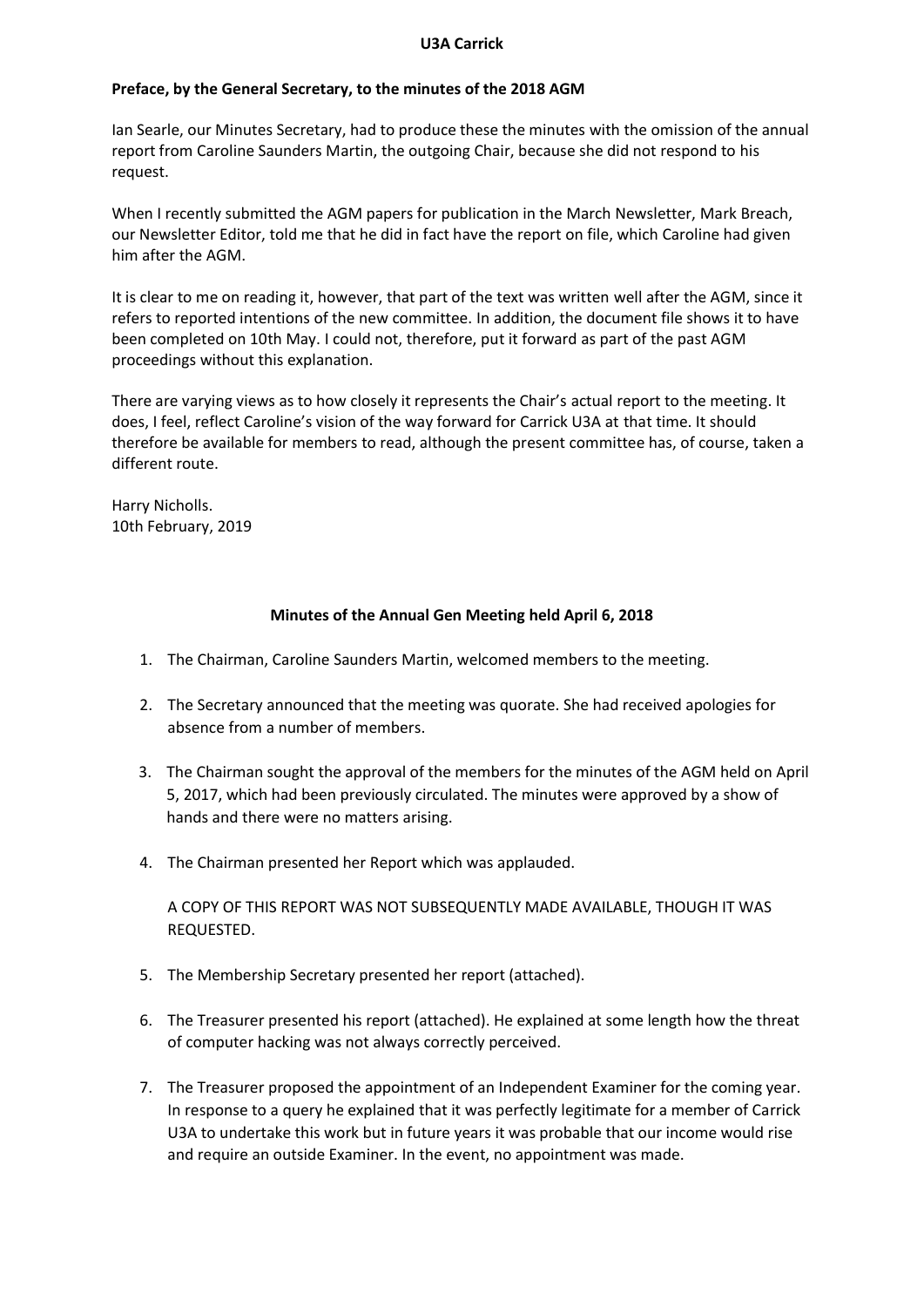8. The Chairman explained in some detail the proposed changes to the constitution. She explained that these changes resulted from the deliberations of a subcommittee, were approved by the full committee, and extensive consultation with the Third Age Trust and the Charity Commission. The proposals fell into two parts, the adoption of a new Object Clause and the adoption of a new constitution. She explained the proposed voting methods.

Before voting could take place on the first of these two proposals, the adoption of the new Object Clause, there was a prolonged discussion. Many speakers sought clarification. Janet Bishop asked what the term "socialising" meant and how such activities could be distinguished from "educational" ones. John Bishop also pointed out that the new Objective was included in the proposed new constitution. It was pointed out that the wording was obscure and left much to individuals to interpret. It was also emphasised how many of our activities promoted the well-being of members. Dave Neale said that the changes were almost certainly driven by the demands of the Charity Commission rather than by the Third Age Trust. Ian Searle pointed out that the wording of the new clause was so vague that it could encompass all present activities and would not be policed. The Chairman intervened, saying that the Committee was concerned to act in the interests of members but in accordance with the spirit of the new clause. She had been told that, if we were not to adopt it, the long-term consequences could be that we lose our charitable status together with membership of the Trust, as well as our use of the name "University of the Third Age". John Bishop stated that he had been given advice which contradicted this. In the ensuing debate it became clear that members wanted much more clarification and it was argued that we should abandon the proposal.

After seeking the agreement of the members by show of hands, the Chairman withdrew the proposal that we adopt the new clause. She recommended that the new committee, once constituted, should call an Extraordinary General Meeting as a matter of urgency. Full documentation should be provided in advance of such a meeting. The tabled proposition to adopt the revised constitution was also abandoned because it included the new Object clause.

9. The Chairman then asked Ian Searle to conduct the election of the new committee which would continue to work within the existing constitution. Ian Searle was both a previous chairman of U3A Carrick and of the Third Age Trust. Since there were fewer nominations for the committee then positions to be filled, the officers were presented one at a time and elected by acclamation. The four officers in question were: Chairman, John Bishop; Gen Sec, Harry Nicholls; Treasurer, David Crawshaw; Membership Secretary, Margaret Ingles. A further six committee members were also approved by acclamation: they were, Liz Walden, John Dearman, Christine Dennison, Pat Harrod, Wendy Morris, Jan Barnard.

Before handing back the meeting to Caroline Saunders Martin, Ian Searle thanked the retiring committee for all their hard work over a difficult year. The members in the audience applauded warmly.

- 10. The committee had received notice of a further motion that the committee set up a subcommittee with a view to establishing some way of commemorating the late President, Dr Anthony Herring. This was unanimously approved.
- 11. The Chairman declared the AGM closed at 12:05.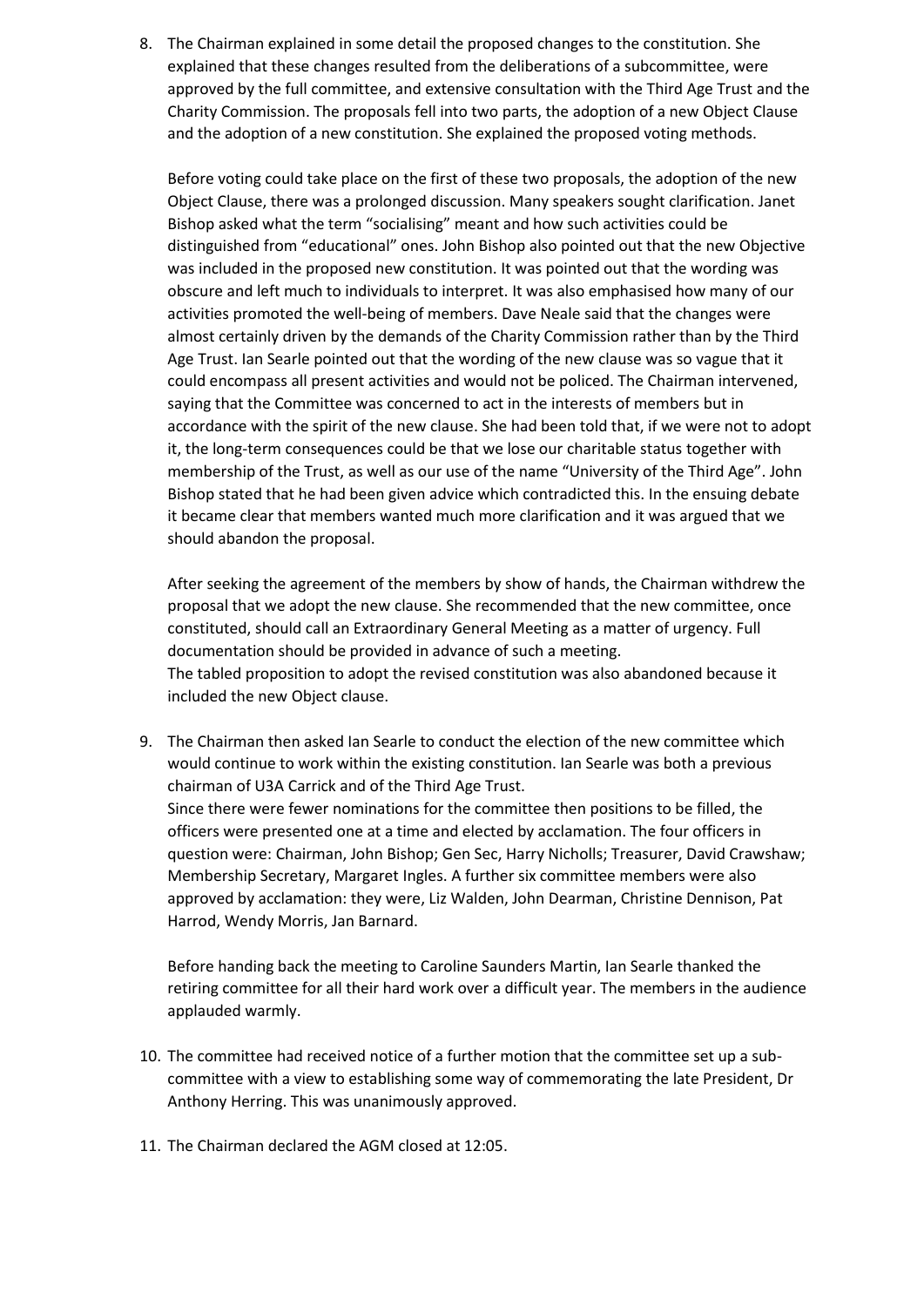### **Treasurers Report for 2017**

Friday, 06 April 2018 I would like to thank Diane Tyas for agreeing to examine the accounts for 2017 which were published in the April newsletter.

I would also like to acknowledge Mike Tapps contribution as he was responsible for the Events account.

I have been your treasurer for just over a year now. 2017 has been a year of ups and downs for me and a steep learning curve as I didn't have a clue about U3A accounts when I started. I have made a few mistakes for which I apologise. Notable was my first attempt at the direct mail submission to the Third Age Trust for their magazine. I submitted the whole of the membership list instead of those who had signed up for the magazine. The upshot was that all our members received the magazine. I telephoned the third age trust and managed to persuade them to charge us for the normal number of magazines.

The next error was primarily due to a misunderstanding. I was signed into the HMRC website but not recognised as the official for Carrick U3A. The result of this was that my claim for Gift Aid was ignored. I have since sorted this and will be submitting our claim to HMRC again in the near future. We will therefore be claiming gift aid for both 2016 and 2017 this year. The claim for 2016 amounts to E2,267 and should be incorporated into the 2017 accounts to obtain a true comparison with 2016.

The Events account does not include any choir monies now and very little croquet money which accounts for the difference between 2016 and 2017. If Gift aid, choir and croquet monies are taken into account then we have an approximate surplus of E2,300 over 2016. This means that there is no necessity to raise the annual subscription this year and possibly next.

Our main expenditure was for Venue Hire amounting to 68% of our income.

Capitation accounts for of expenditure and Paxo/ Newsletter accounts for 13%. These 3 items account for 95% of our expenditure.

Our accounts at this time are in a healthy state and consequently there is no need to increase the subscription this year and possibly next year.

I am happy to answer any further questions, regarding the accounts, that you may have. I may not have all the information immediately to hand but I can note any questions and reply to you in due course.

To reiterate what previous treasurers have said, I urge you, where possible, to sign up for Gift Aid as this is a valuable source of income.

On a more general note; there seems to be some paranoia regarding hacking of computers. I have been using computers now for over 40 years and have never been hacked and don't know anyone who has.

There are three primary types of computer fraud

- 1. Malware: this is where you open a suspicious e-mail and a piece of software is inserted into your computers operating system. The computer may be disabled, and you are asked for money to remove the malware. It could also result in your computer being wiped clean. With reference to the problems the NHS computer system experienced recently; this was malware and no data was lost, the system was subjected to ransom demands.
- 2. Scams: these are very prolific. You receive an e-mail which purports to be from HMRC, your broadband provider, your bank etc.etc and asks you to divulge information or another ploy is to say you are entitled to money or prizes. This last approach appeals to greed. You may be aware that I recently received e-mails purporting to be from Tony herring asking for money to be transferred.
- 3. The hack: This is quite rare and is where your computer is taken over from outside and requires no input from you.

The first two require an input from you and, as long as you are aware, they don't pose any real threat.